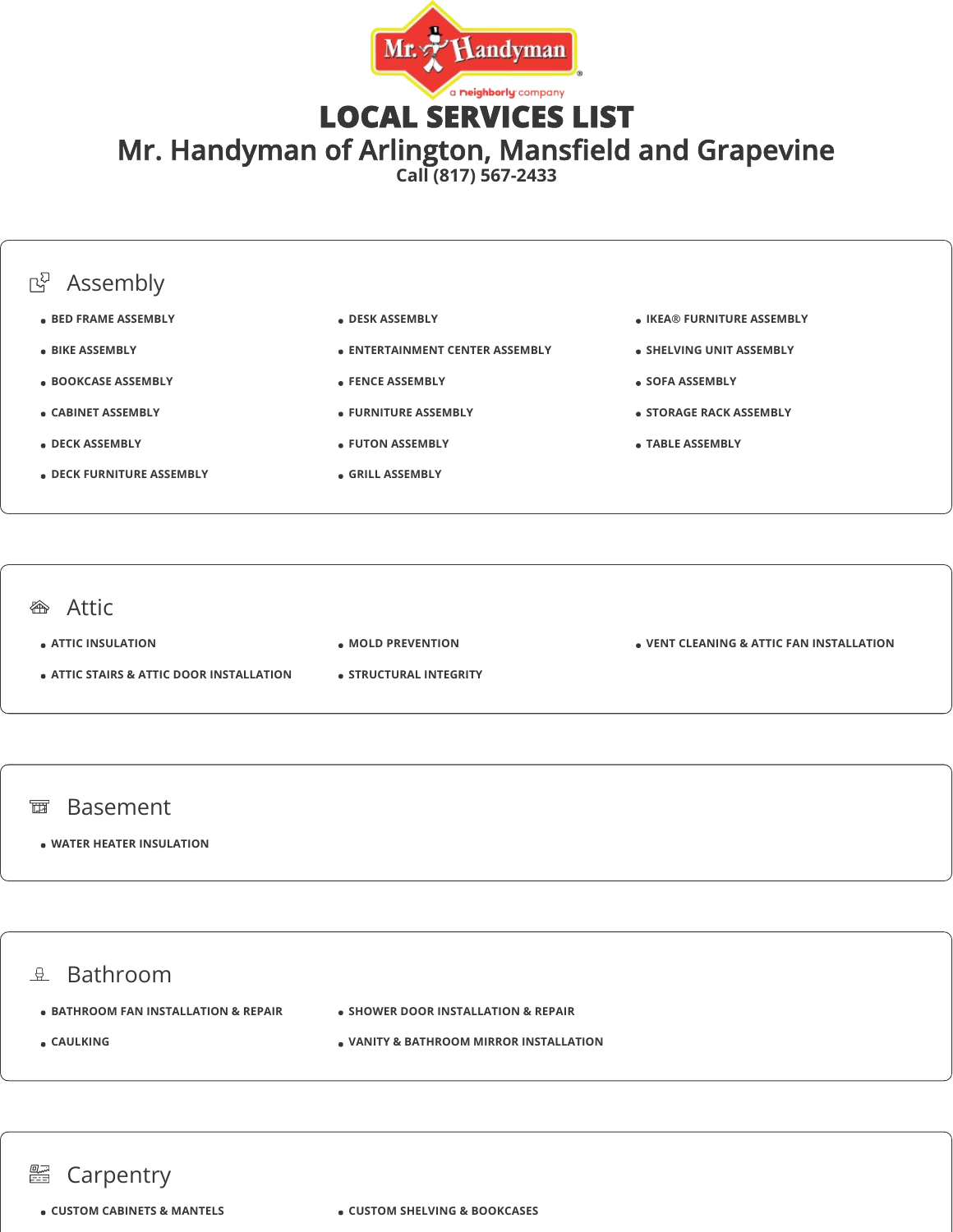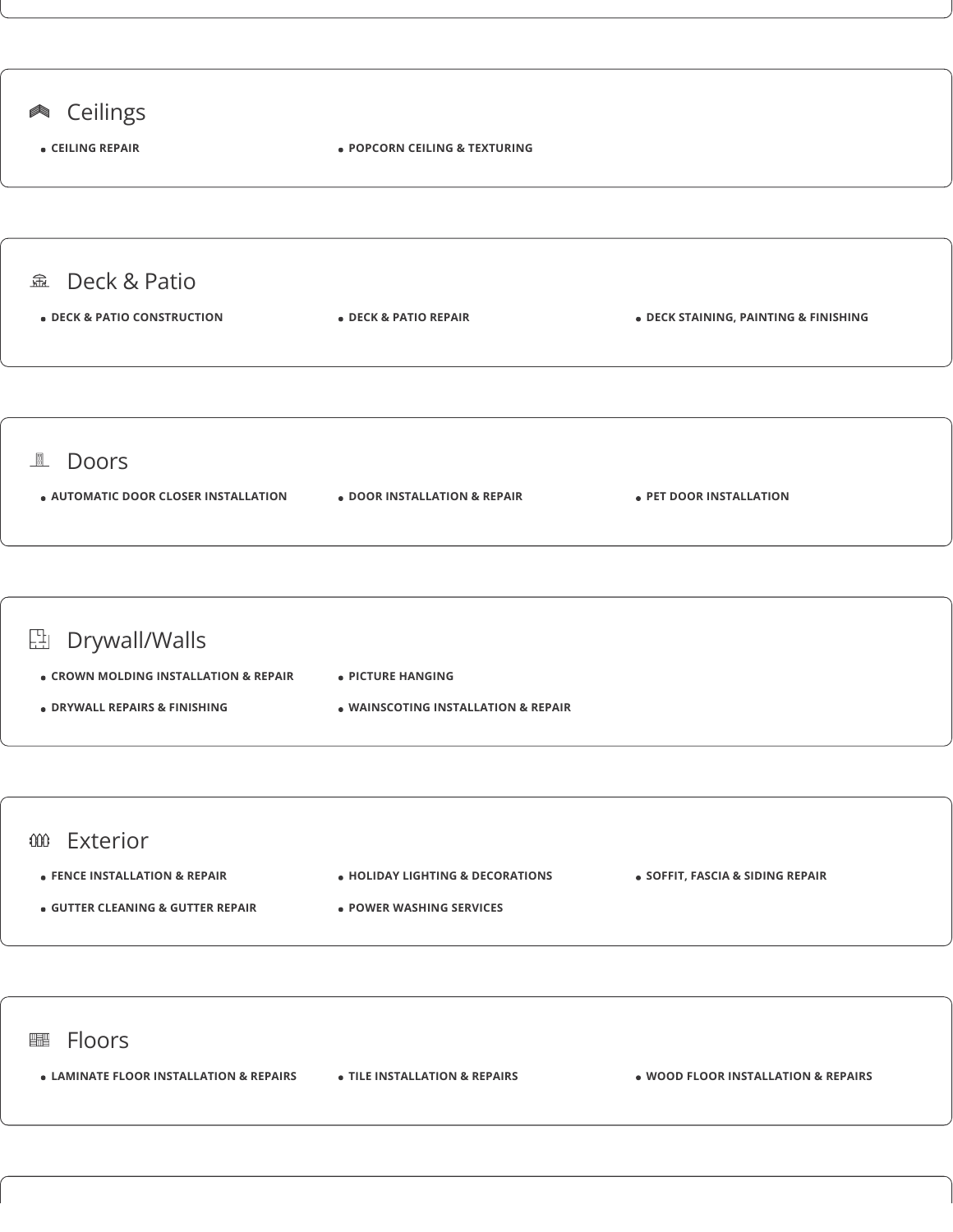## Garage

- **GARAGE DOOR OPENER INSTALLATION**
- **GARAGE DOOR WEATHER STRIPPING**
- **GARAGE FLOOR COATING**
- **GARAGE ORGANIZATION & STORAGE**



- **COUNTERTOP INSTALLATION & REPAIR**
- **KITCHEN BACKSPLASH INSTALLATION**

### Living & Dining Room 鱼

**MANTEL INSTALLATION**



- **HEALTHCARE FACILITIES**
- **HOTELS & HOSPITALITY**
- **MUNICIPAL & GOVERNMENT**
- **RESTAURANTS & FOOD SERVICE**
- **SMALL BUSINESS & CORPORATE OFFICES**